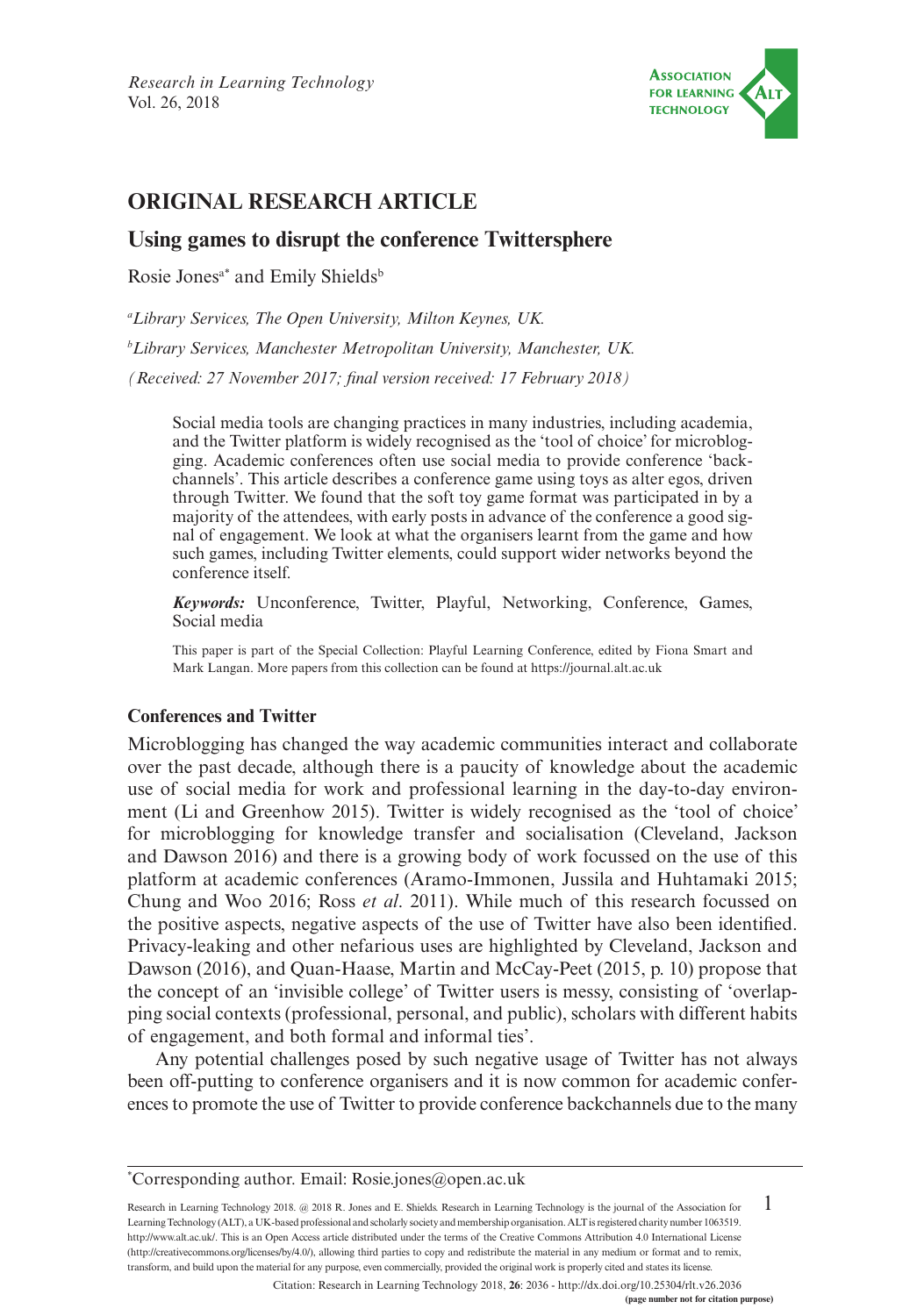potential positives (Reinhardt *et al*. 2009). However, the 'norm' is often within particular safe parameters. For instance, the organisers will use it as a broadcasting tool, making announcements and sending reminders; delegates will use it as a back channel–enhancing information and for sharing questions and thoughts (Kimmons 2016; Reinhardt 2009). A Twitter hashtag or account has now become almost a standard conference offering allowing for some to engage in more interesting and experimental usage.

## **Twitter as a conference game**

Since 2015, members of the Playful Learning Special Interest Group (PLSIG) for the Association of Learning Technology (ALT) have used Twitter in various iterations of games at a number of different conferences including ALT's annual conference (ALTC), Librarians' Information Literacy Annual Conference (LILAC), and Playful Learning (PL) Conference. Members of this group had previously used Twitter traditionally as organisers of a number of events, and they were motivated to explore more innovative and expansive uses of the platform.

While a variety of conferences, as mentioned above, have offered complete conference games running before, throughout, and after the event, the initial game planned for ALTC in 2015 was the first that was planned by this particular group. The idea behind the game was initially just to add playful elements to the conference, but while planning it was soon realised that a game could also be used to encourage positive behaviours and help with issues conference organisers often run into such as aiding networking, gaining feedback, and promoting the event. With this in the mind, the objectives were widened out to include:

- get participants to talk to one another;
- demonstrate a range of game-based approaches;
- encourage positive behaviours such as sharing feedback and ideas;
- provide a playful element to the conference.

It should be noted that even this early conference game experimented with the 'traditional' conference use of Twitter. Twitter was used to drive the game's overarching narrative through a fictional evil character DarkBot (@BotofEvil) who planned to take over the world through poor-quality learning technology. This early game did not rely solely on Twitter as a mechanism for its delivery and the majority of the game could occur with minimal Twitter interaction. However, the successful and numerous interactions and engagement through Twitter with DarkBot encouraged the organisers to experiment further with this mechanism in later conferences. The hashtag for the game #altcgame, which on this occasion ran separately to the conference hashtag, saw 252 tweets @BotofEvil 548 and #bots 255.

Further developments and new iterations of this conference game were run at LILAC conferences and further ALTC events where Twitter was used in much the same manner and caused similar levels of conversation and engagement. However, these games were not without their challenges and failures, and it was reflection upon these that led to the development of a more immersive, avatar-based game. For example, Twitter had been previously used as an added extra, primarily pre-conference to encourage networking and a sense of community around the conference, when delegates arrived at the conference and other games took over. At Payful Learning, it was decided to make Twitter the focus, with the avatars encouraged to challenge, befriend,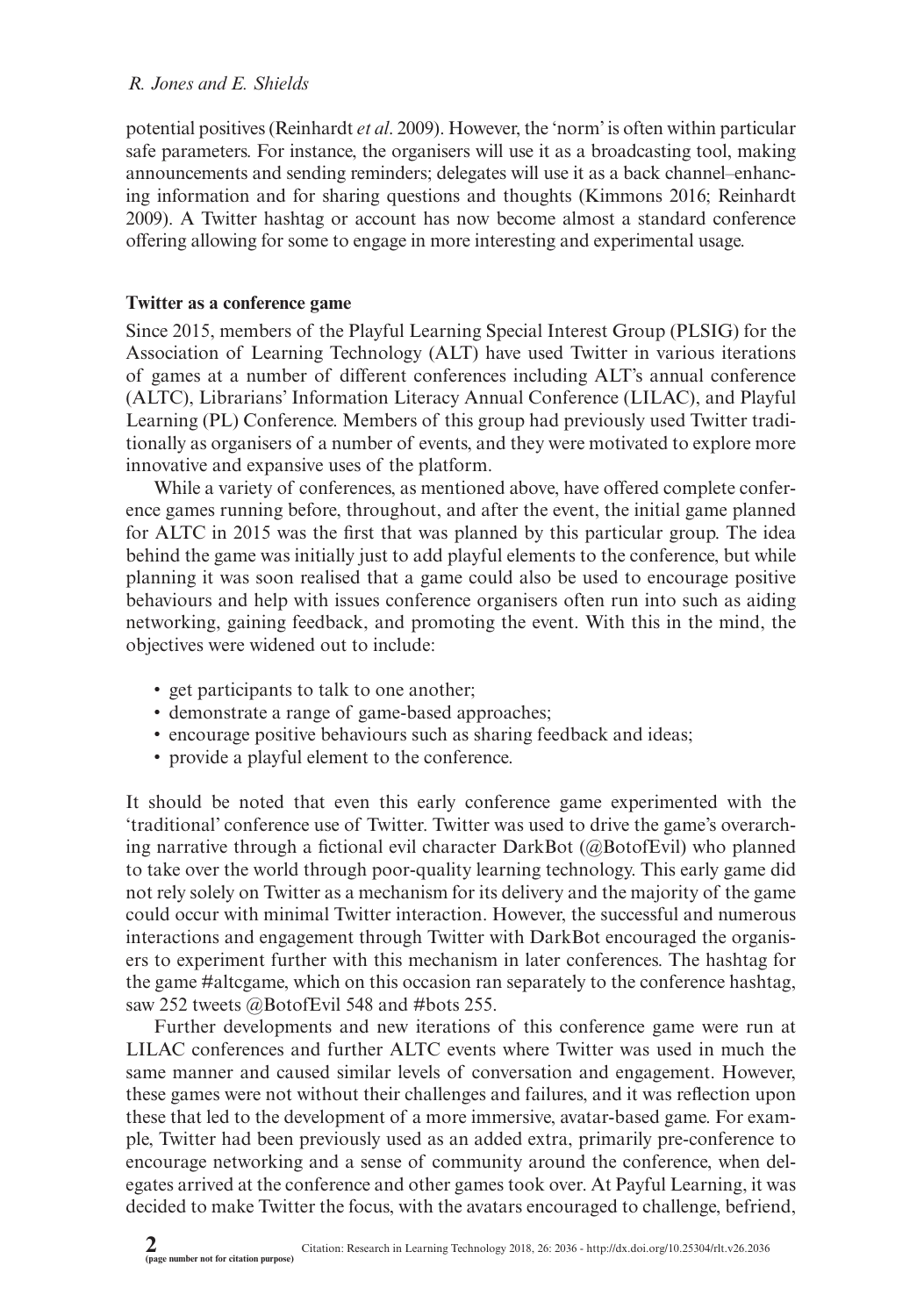and support each other through the platform. A further challenge had been that when using Twitter, primarily pre-conference, feedback from day delegates arriving on the second or final day had been that they felt left out; as the tweets diminished, those joining 'late' were excluded. Keeping Twitter as a focus, with face-to-face elements the 'added extras', meant that all delegates could join in regardless of when they were physically joining the conference.

#### **Use of toys as alter egos**

In 2017, for the PL Conference, Twitter was adopted in a more radical and embedded way. After several versions of conference games had been played by various committee members, feedback and challenges were reflected upon. This resulted in a Twitter-focussed game, rather than the platform being an addition to the face-toface games offered at the conference. In order to give a level of anonymity to those playing, avatars were decided upon, in this case toys, who took on lives of their own throughout the game.

It was an easy decision to introduce this game at the PL Conference as it provides a great opportunity to be more experimental as delegates who attend are already in a more playful, lusory attitude. This article describes a conference game using toys as alter egos, driven through Twitter. It investigates the importance of Twitter to develop and support communities of practice, describes the format of the game, and evaluates its effectiveness for enhancing participant socialisation.

## **Social media and communities of practice**

A positive dialogue that the conference wanted to exploit with its use of Toy Twitter was that of the community of practice (CoP) that is building around PL. A CoP can be a comforting place to be, peopled with like-minded souls and familiar territory. However, as Wenger *et al*. (2002, online) state, they also need 'interesting and varied events' in order to keep the ideas flowing and to bring new people into the community. Social media platforms are a valuable tool which 'function as knowledge sharing arenas for a community of practice' (Aramo-Immonen *et al*. 2016, p. 586). Using Twitter more strategically pre-, during and post-conference meant that the organisers could help to foster several of the seven principles of Wenger et al. (2002) for cultivating CoPs, in particular:

'Invite different levels of participation'; the expanded use of Twitter to include alter egos allowed delegates the opportunity to move more easily between the three identified degrees of participation: core, active, and peripheral, which in turn would help each member feel involved.

'Combine familiarity and excitement'; bringing in an unfamiliar and playful element to the CoP by allowing delegates to interact with each other as alter egos was a way to 'provide a sense of common adventure' (Wenger at al. 2002, online).

## **Game design**

The idea of toy Twitter alter egos is not new; they were used in an emergent game played from April to July 2008 (Pugh 2008). As part of the sign up to this game, players chose to be a member of one of the two groups and this determined whether they accepted missions or drove the narrative of the game. The group accepting missions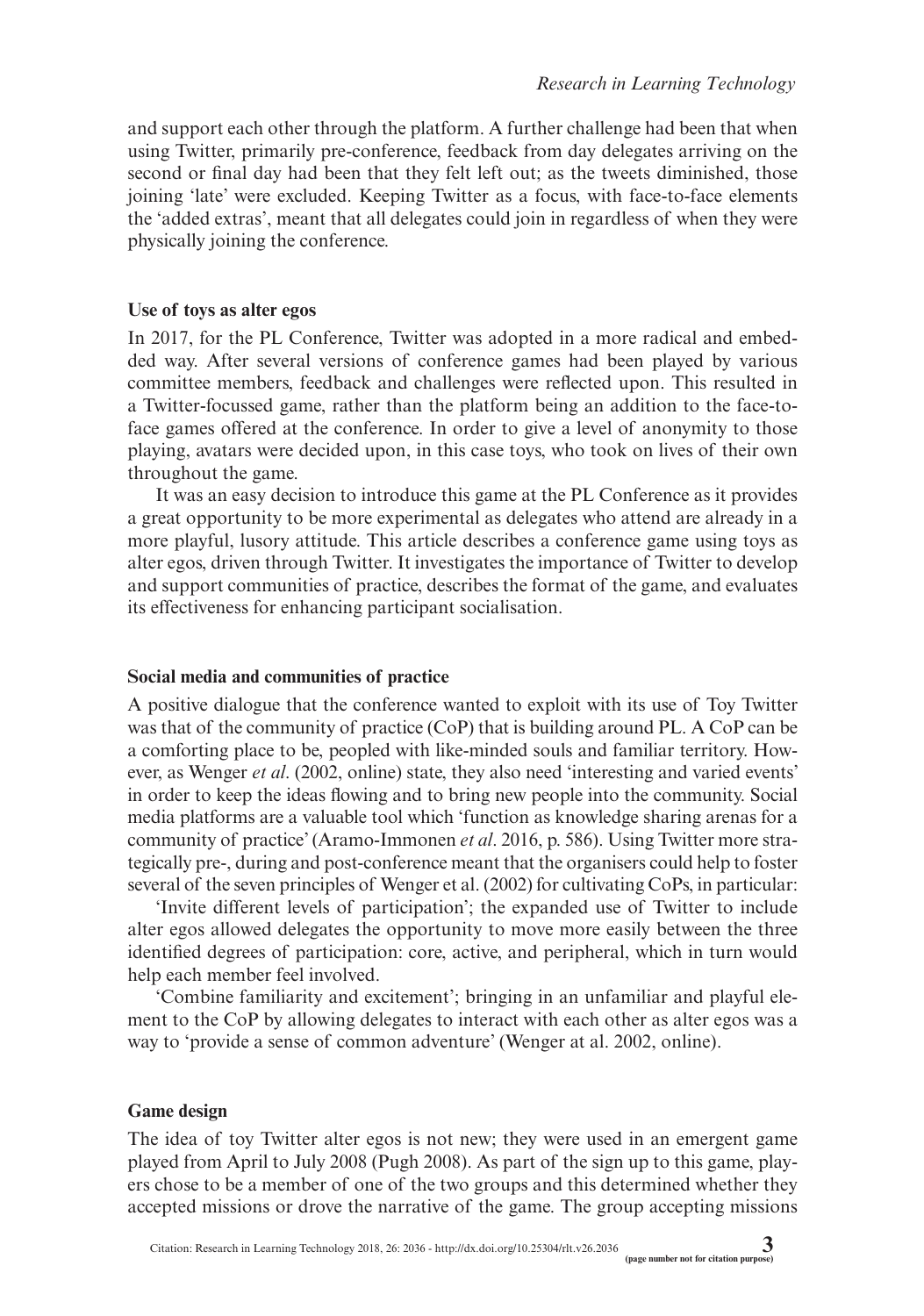was sent instructions to set up a toy alter ego through Twitter. While this was not to support a conference, the freedom players experienced through their alter egos reflects the experience delegates had at the PL Conference. Plant (n.d.) commented '…the fact that the avatars were cuddly toys … ensured that a certain kind of playful atmosphere emerged'. This freedom was certainly something the game organisers thought would be important to explore for PL.

Two weeks prior to the conference, all delegates were sent instructions via email to bring a toy and to register that toy on Twitter in advance of the conference. The toys were encouraged to start tweeting at this point, with the first toy accounts appearing and engaging with each other the week before the conference started. A week before the conference, they were asked to complete a toy top trump card and they were sent Twitter travel games (Figure 1) to play on their journey. The pre-conference Twitter interactions were already encouraging playful interactions where 217 Toy tweets were sent in the 4 days prior to the conference starting compared to 61 from people.

For previous conference games, hashtags were used to separate the game from the official conference tweets, but for this event a single hashtag was used for all conference interactions. This worked particularly well for the game and for delegates at the conference itself. However, it could be seen as problematic in terms of conference broadcast as those remotely following the Twitter hashtag were getting a lot of toy tweets, which could potentially disrupt the academic backchannel.

When delegates registered at the conference, they also registered their toy which received its own delegate pack including toy mission cards (Figure 2). The mission cards were based around the game Sneaky Cards, a pay-it-forward game encouraging positive and daring behaviour. The mission cards became a trading game for the conference and encouraged more Twitter conversations, as well as face-to-face interactions between the delegates themselves, and the delegates and organisers. Every time a mission was completed, toys received either a special sticker and a new mission or switched cards with another player.

At registration delegates also had the chance to adopt a toy, if they had not brought one, to ensure that everyone had an opportunity to join in the game. There was also a toy pamper salon where they could embellish and enhance their toys.

Organisers managed numerous alter ego accounts including other toys, toy keynote speakers, and, as had proved popular at previous conferences, an evil Twitter presence.



Figure 1. Twitter travel games.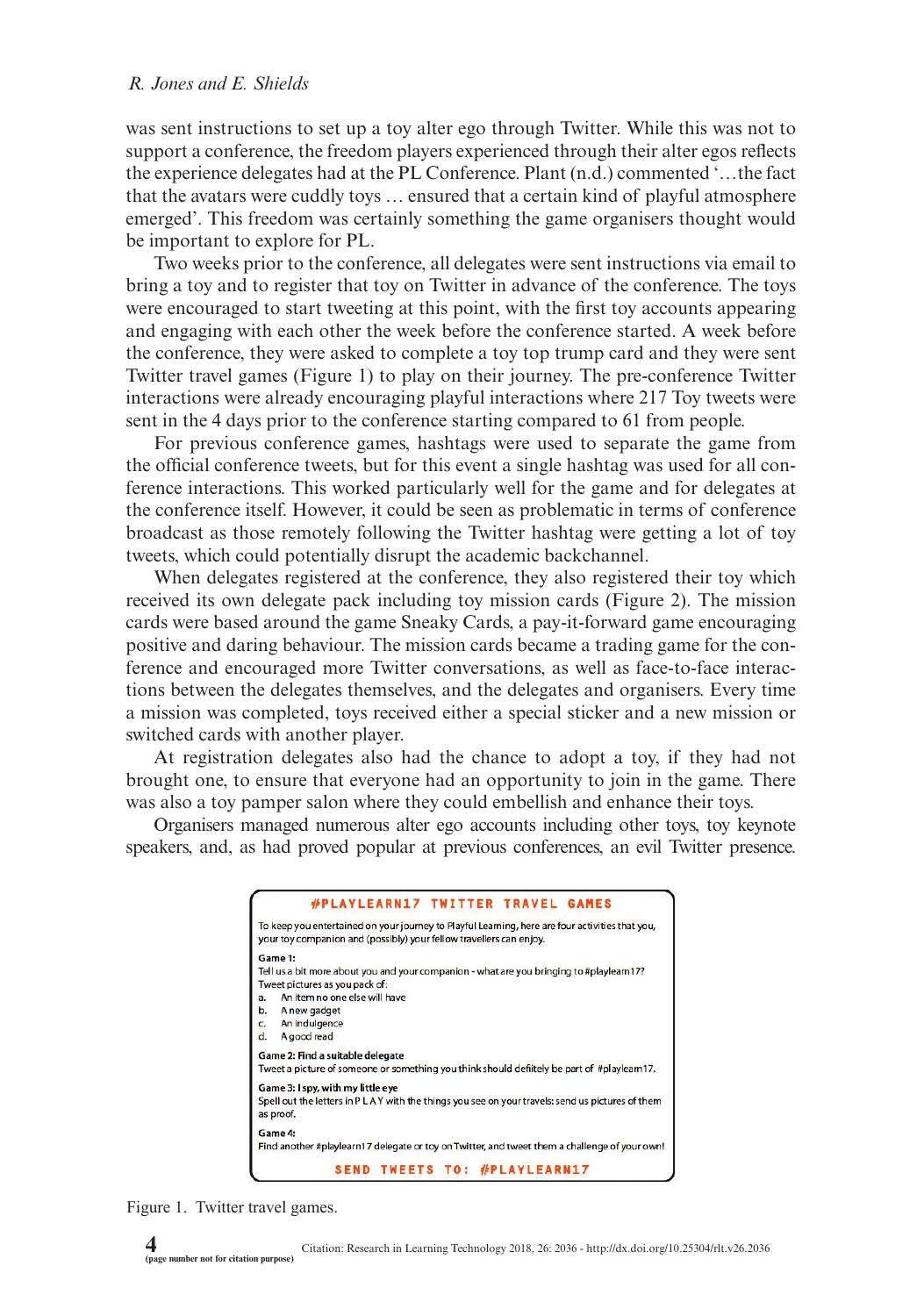

Figure 2. Example of a Toy Mission card.

These were used to help feed a puzzle for delegates to solve as to the identity of the kidnapper of the esteemed keynote Professor Prod Eagle. A toy keynote, a TED talk, was staged with restrictions on only toys attending and a riddle for where they should sit (Figure 3).

After toys were dropped off, a kidnap was staged and clues left as to the real identity of the kidnapper. While there were a large number of toys who attended the lecture, the mystery did not attract huge numbers and it was felt that in some way this was an unnecessary element of the game, especially when so much other activity was occurring.

At the final debrief session for the toy game, delegates devised their own travel games in the form of Twitter challenges. Engagement with this activity was lesser, but the toys still engaged with Twitter at the end of the conference.

#### **Outcomes**

A note on the statistics that has been taken from Twitter. Consent to publish has been requested, and obtained, from the owners of the two tweets fully reproduced here. Two further tweets have been anonymised but reproduced in full after careful consideration of Townsend and Wallace's (2016) guidelines. All aggregated data have been anonymised.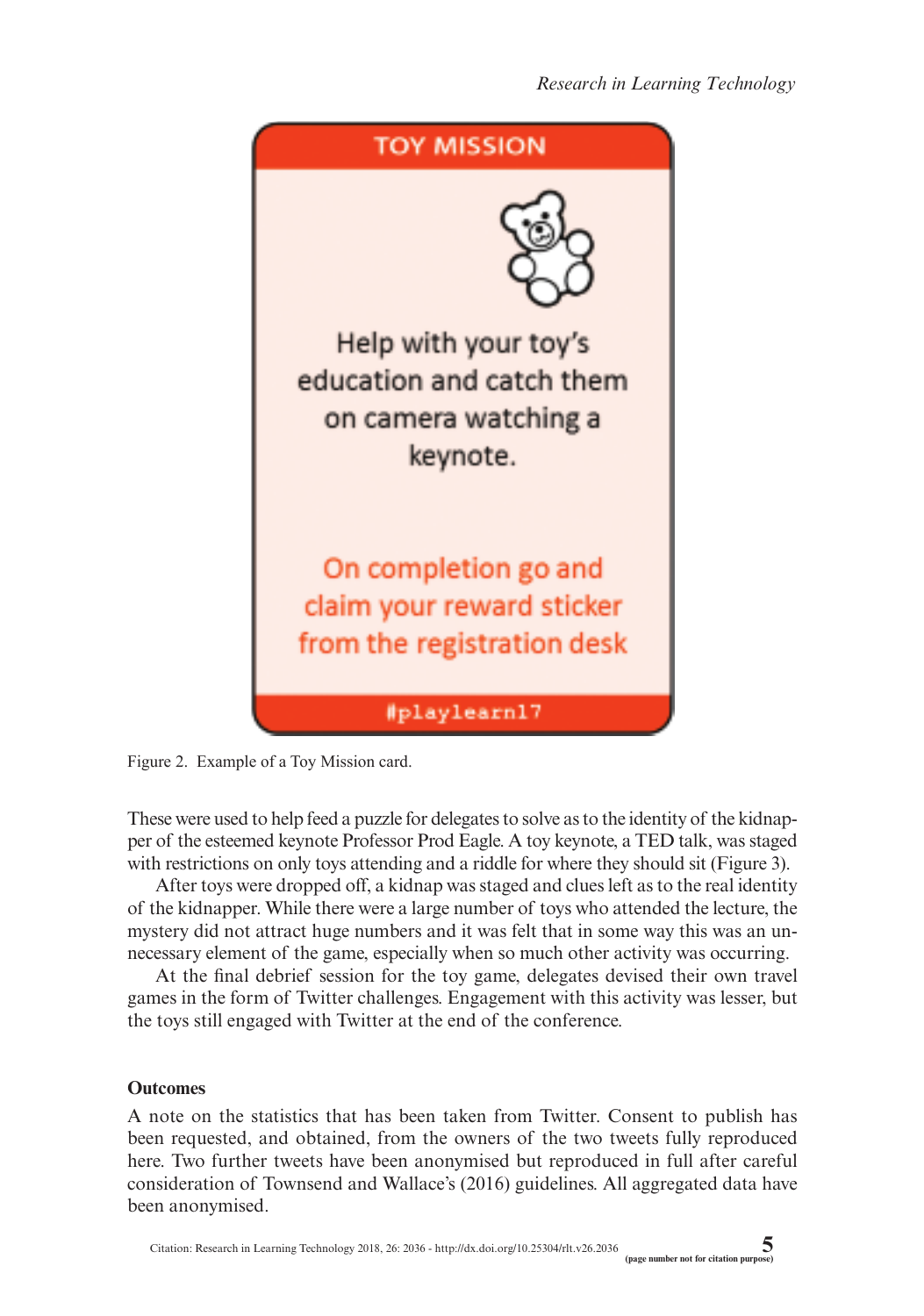

Figure 3. Toy keynote; TED Talk with Prof Prod Eagle.

The tweets from PL highlight some interesting statistics. The pre-conference activities were much more popular with the 'toys' which was unsurprising given that they were the target of this game, with over three times as many tweets from toys as people in the 4 days prior to the start of the conference (Figure 4).

On the middle day of the conference (13 July 2017), a tipping point was reached where people overtook the toys in the amount of tweets. However, over 11 days (including pre- and post-conference), overall, toys tweeted more than people. This high level of toy engagement was primarily those at the conference itself, and with 68 toys tweeting this was a large proportion of those who attended  $(c.100)$ . The figures from people included retweets and engagements from those following the conference from afar (Figure 5).

While some toy accounts were clearly linked to a human 'owner' and used primarily for fun, others morphed through the conference into 'serious' accounts which were used as the toy 'owners' primary Twitter account (Figures 6 and 7).

Of the top 10 who tweeted, aside from the organisers, 8 of them were toys and only 2 of them were people. The individuals who appeared in the top 10 were extremely active with 200 tweets but there were 388 from 8 different toys.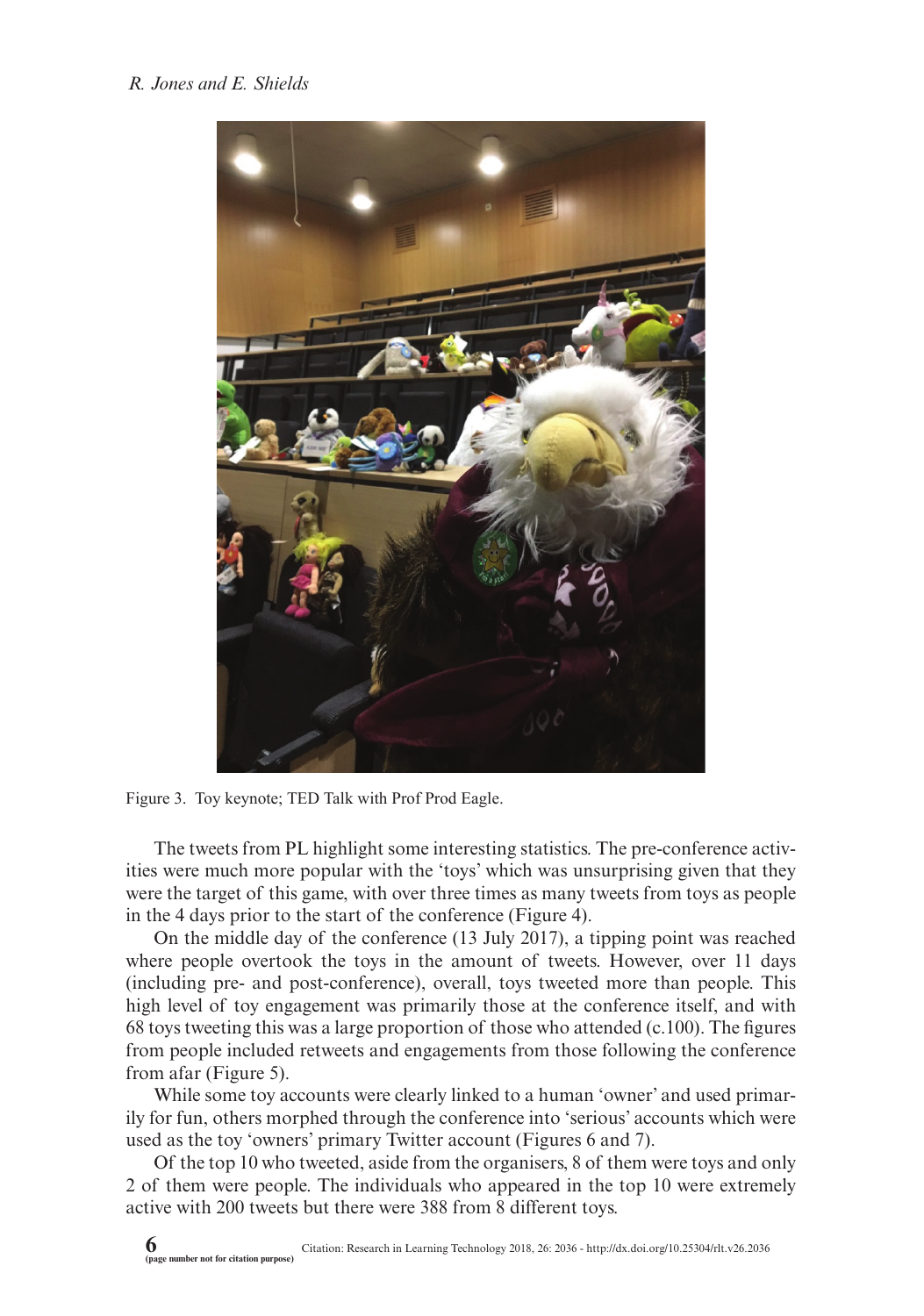## **Evaluation**

The game was evaluated in two different ways through a face-to-face session and general paper evaluation. The face-to-face session explored the successes and failures of the game. With regard to Twitter interactions, the comments were overwhelmingly positive. There were a number of delegates who had felt uncomfortable about the whole premise prior to the conference and by the end of the conference wanted the toy Twitter accounts to continue and run into the next conference iteration. Some spoke of the freedom the toy Twitter account gave them and the rebellious activity they felt able to do from their alter ego accounts. Many were even converted to the notion of using Twitter, or resuming their Twitter accounts having entered a hiatus.



Figure 4. Number of tweets throughout the conference game by category.

|             | Individuals | Tweets |
|-------------|-------------|--------|
| <b>Bots</b> | 15          | 18     |
| Organisers  | 3           | 169    |
| People      | 168         | 794    |
| Toys        | 68          | 917    |
| Total       | 254         | 1898   |

Figure 5. Numbers of individuals and tweets by category, 8 July 2017–19 July 2017.



Figure 6. Example of accounts kept separate throughout the conference.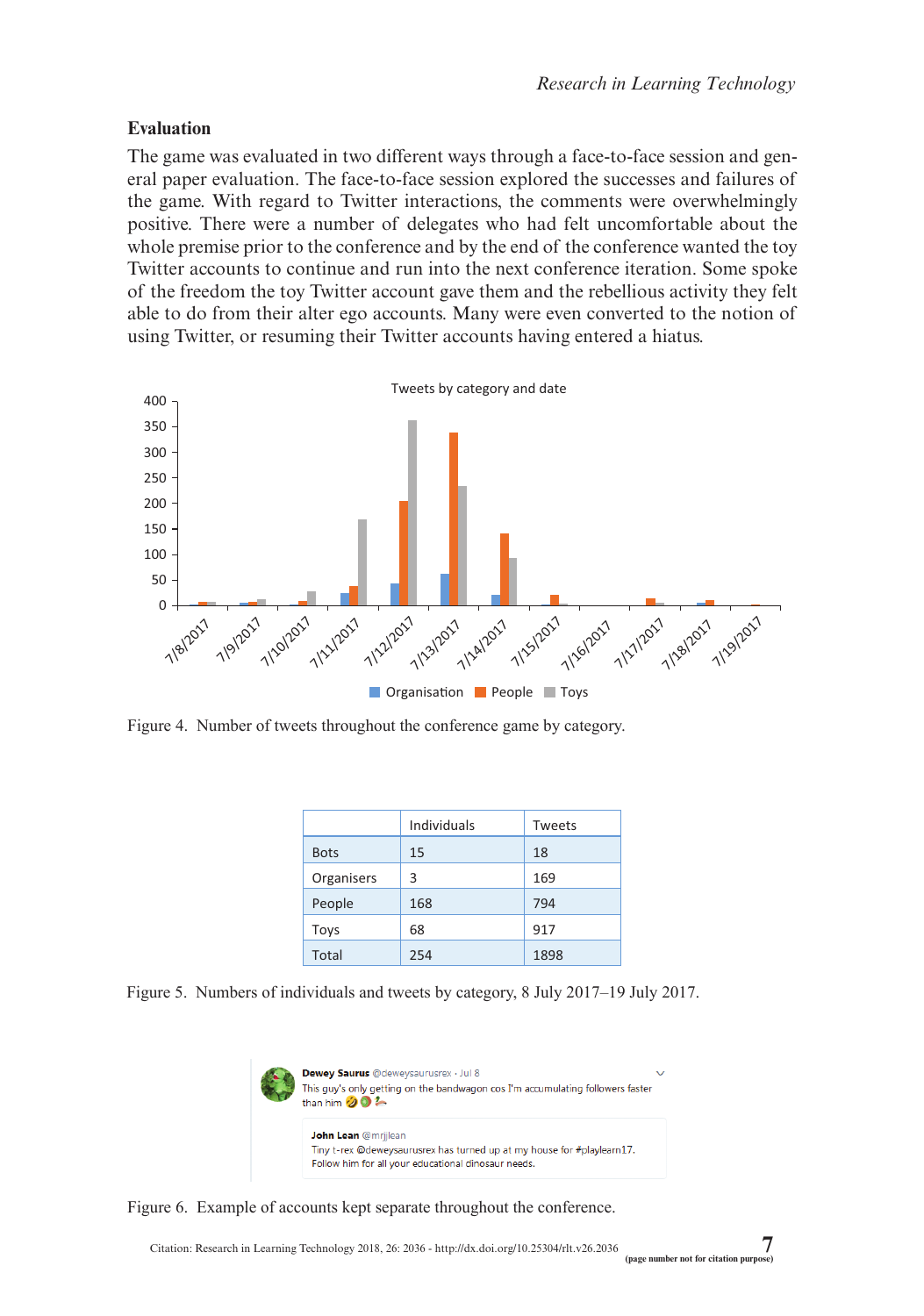| Joshua J. Carlson @PrplKangar00 · Jul 13<br>Educator's heart and student's heart. Two very different kinds of hearts beating<br>together #playlearn17 #poetry @RikkeToftN |                                                                                                                                  |  |  |  |  |  |
|---------------------------------------------------------------------------------------------------------------------------------------------------------------------------|----------------------------------------------------------------------------------------------------------------------------------|--|--|--|--|--|
|                                                                                                                                                                           | 111                                                                                                                              |  |  |  |  |  |
|                                                                                                                                                                           | Joshua J. Carlson @PrplKangar00 · Jul 13<br>Replying to @PrplKangar00<br>Why-> How-> What                                        |  |  |  |  |  |
|                                                                                                                                                                           |                                                                                                                                  |  |  |  |  |  |
|                                                                                                                                                                           | Joshua J. Carlson @PrplKangar00 · Jul 13<br>Replying to @PrplKangar00<br>Or, start with the heart, then the head, then the hand. |  |  |  |  |  |
|                                                                                                                                                                           |                                                                                                                                  |  |  |  |  |  |

Figure 7. Example of an account where the toy tweeted as you may expect a person to.

Approximately, a quarter of the delegate paper responses mentioned the toy conference game in their evaluation of the conference and all of these mentions were in response to their favourite aspect.

There have also been comments in blog posts commenting on the positive aspects of the game. Farley (2017, online) touches upon an aspect of networking that the organisers were keen to use Twitter to promote '[The toys were] a great way to break the ice among delegates, and the toy backchannel on Twitter was fabulous'; and Beaumont (2017, online) discusses the way that the toys '…allow[ed] behaviour that might otherwise have been considered odd or bad' and how the organisers allowed delegates to explore ideas around professional identity.

Many Twitter users in academia blur the boundaries between personal and professional usage, in some cases to the point where it's hard to tell in what capacity they are tweeting (Bowman 2015). However, if one is using Twitter as a professional and connecting with others in this sphere, it means there is usually some balance needed between revealing too much or too little personal information or deciding how far to engage in certain discussions. In the words of Marwick and Boyd (2010, p. 124), 'the tension between revealing and concealing usually errs on the side of concealing on Twitter'. One unforeseen consequence of the PL Twittersphere game was the way in which the use of alter egos allowed individuals the opportunity to break free from such constraints as the audience of the toy's account was complicit in the game creating new opportunities for the individual as well as the wider PL CoP.

The fun and playful atmosphere of the game had an impact on other users of the building. On the first day, the conference exhibitors asked to join in and became prolific mission hunters. On the second day, delegates from another event in the building also asked to join in the game.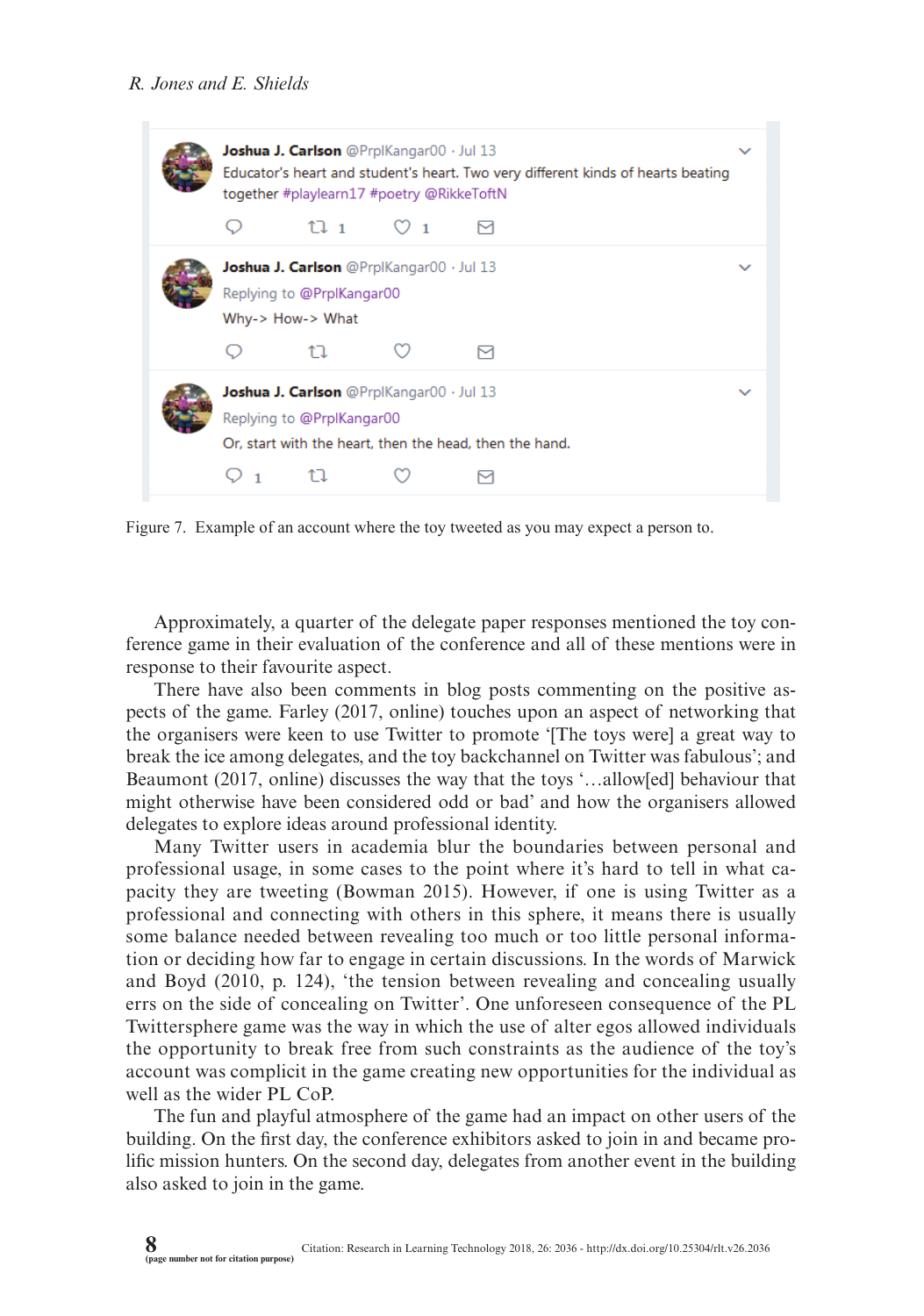## **Conclusions**

Hard and fast conclusions are hard to draw about the success of using Twitter to disrupt a conference by bringing in playful elements. However, the authors have been involved in different iterations of similar games and the game run at the PL Conference was a culmination of ideas trialled elsewhere. The following observations were made after the Toy game in July 2017 and could be used to further develop this type of game in the future:

- • *Know your audience*: having run games with Twitter elements at different conferences understanding the delegates' motivations for attendance is an important part of the planning. PL is, as the name suggests, about disruption and participation. While other conferences may have such aspects as a theme, delegates may not engage as happily if they see this as a distraction from the main conference. One of the reasons Toy Twitter was so effective is because so many delegates engaged with it, and the fun aspect of it was something most wanted to get involved with.
- *Don't do too much*: while a range of activities is needed to appeal to as many delegates as possible, you can do too much. The TED talk was fun, but the staged kidnap and subsequent puzzle to solve was a step too far with organisers having to spend too much time trying to whip up interest and enthusiasm. For the time it took to plan this activity, there was little interest.
- *Make it fun*: games should be fun and not too much like hard work. They should be easy enough to engage with varying degrees of difficulty in the tasks given and the levels with which you can choose to participate. The kidnap was a case in point where the organisers created a game that became too difficult, either in terms of knowledge, time, or interest, for delegates to engage with.
- *As organisers, capitalise on it*: A fun, informative, useful, spirited Twitter feed is what most conference organisers want. This works to keep the CoP engaged, as well as advertising for the conference the following year.

What is clear from the PL Conference experience is that the innovative approaches to Twitter use changed the dialogue for the conference and encouraged delegates to be more creative and playful in their interactions. The feedback received was extremely positive from both delegates and organisers and has encouraged the authors to continue to experiment with this tool in the future, both at conference events and at the workplace. The PL Conference is unique in terms of willingness to engage with immersive activities, and it will be interesting to see if this can be reapplied into more conventional situations where further can be understood about players and non-players.

#### **References**

- Aramo-Immonen, H., Jussila, J. & Huhtamaki, J. (2015) 'Exploring co-learning behavior of conference participants with visual network analysis of Twitter data', *Computers in Human Behavior*, vol. 51, pp. 1154–1162.
- Aramo-Immonen, H., et al., (2016) 'Visualizing informal learning behavior from conference participants' Twitter data with the Ostinato Model', *Computers in Human Behavior*, vol. 55, pp. 584–595.